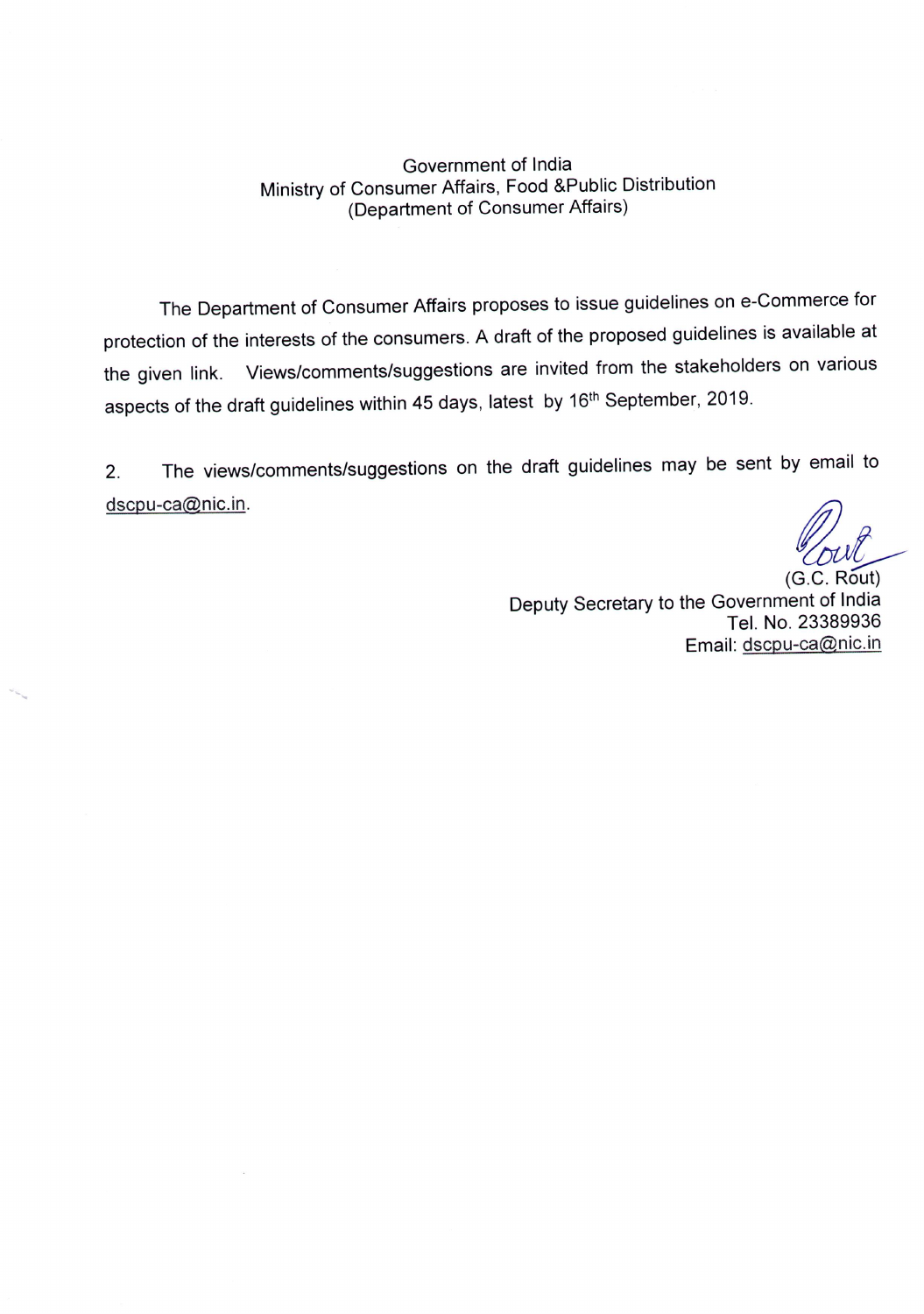# **Advisory to State Governments / Union Territories: Model Framework for Guidelines on e-Commerce for consumer protection**

These guidelines, may be called the e-Commerce Guidelines for consumer protection 2019. These are issued as guiding principles for e commerce business for preventing fraud, unfair trade practices and protecting the legitimate rights and interests of consumers.

These Guidelines apply to the Business-to-Consumer e-Commerce, including goods and services, which also include digital contents products (hereafter "goods and services").

### **1. Short Title & Commencement –**

(1) These Guidelines may be called the Consumer Protection (e-Commerce) Guidelines, 2018.

(2) They shall come into force on the date of their publication in the official Gazette.

#### **2. Definitions –**

(1) In these Guidelines unless the context otherwise requires, -

a. **"Act"** means the Consumer Protection Act, 1986 (68 of 1986)

b. **"Consumer"** shall have the same meaning as provided under the Consumer Protection Act, 1986 (68 of 1986)

c. **"E-Commerce entity"** means a company incorporated under the Companies Act, 1956 or the Companies Act, 2013 or a foreign company covered under section 2 (42) of the Companies Act, 2013 or an office, branch or agency in India as provided in Section 2 (v) (iii) of FEMA 1999, owned or controlled by a person resident outside India and includes an electronic service provider or a partnership or proprietary firm, whether inventory or market place model or both and conducting the e-Commerce business;

Provided that "e-Commerce Entity" does not include any entity or business notified otherwise by the Government for the said purpose from time to time.

d. **"Electronic Record"** means data, record or data generated, image or sound stored, received or sent in an electronic form or micro film or computer generated micro fiche; (as per Information Technology Act);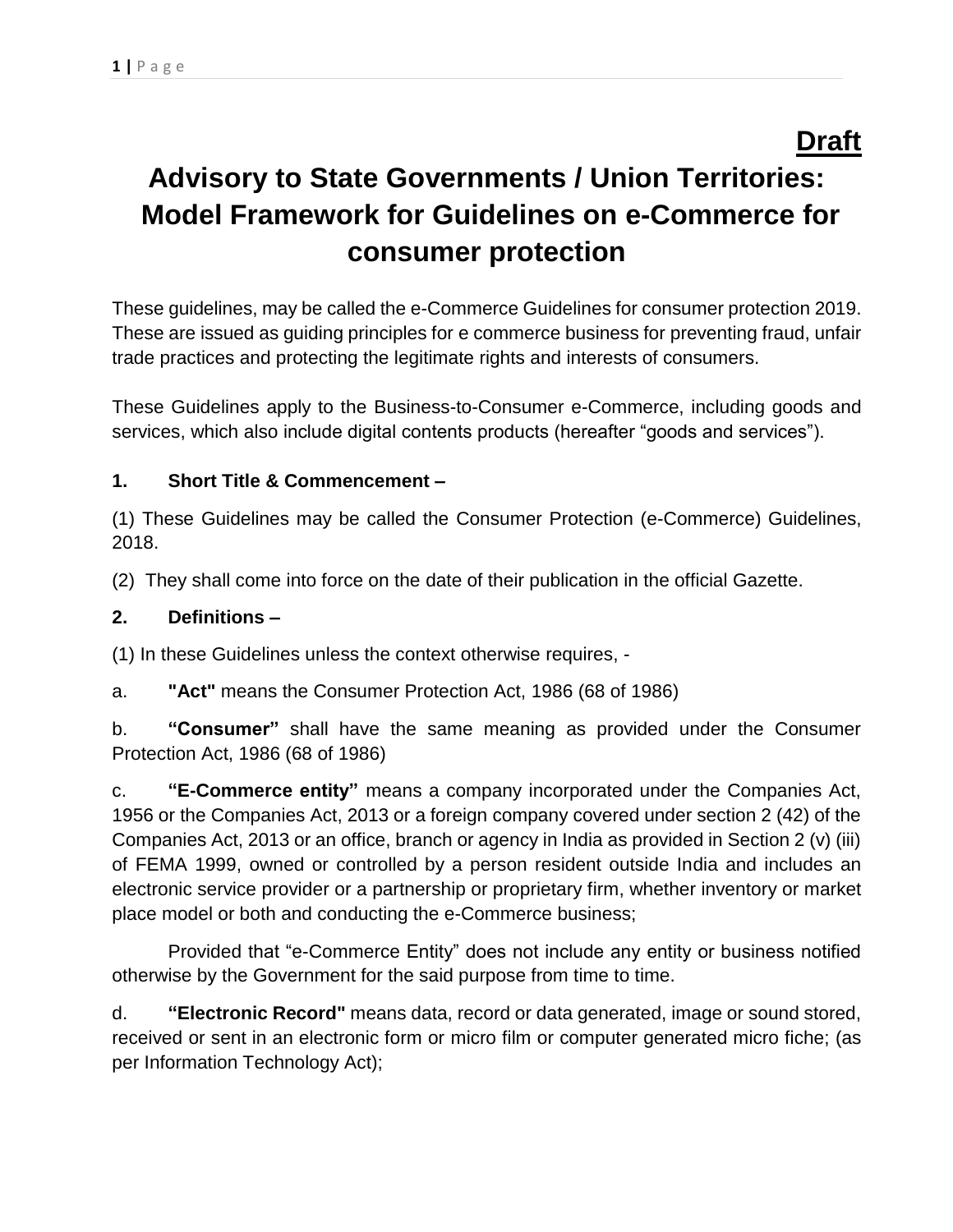e. **"Electronic Service Provider"** means a person who provides technologies or processes to enable a product seller to engage in advertising or selling of goods or services to a consumer and includes any online market place or online auction sites;

f. "**Goods"** means goods as defined in the Sale of Goods Act, 1930

g. **"Inventory based model of e-Commerce"** means an e-Commerce activity where inventory of goods and services is owned by e-Commerce entity and is sold to the consumers directly;

h. **"Information"** includes data, message, text, images, sound, voice, codes, computer programmes, software and databases or micro film or computer generated micro fiche; (as per Information Technology Act);

i. **"Market place model of e-Commerce"** means providing of an information technology platform by an e-Commerce entity on a digital & electronic network to act as a facilitator between buyer and seller;

k. **"Seller"** means product seller as defined in the Sale of Goods Act 1930 and includes a Service Provider;

l. **"Service"** means Service as defined in the Consumer Protection Act, 1986;

(2) Words and expressions used in these guidelines and not defined but defined in the CP Act shall have the meanings respectively assigned to them in the Act.

#### **3. General Conditions for carrying out e-Commerce business**

(a) Every e-Commerce entity carrying out or intending to carry out e-Commerce business in India subsequent to the publication of this notification in the Gazette, shall within 90 days comply with the following set of conditions for the conduct of e-Commerce business:

- i. It shall be a registered legal entity under the laws of India;
- ii. It shall submit a self-declaration to this Department stating that it is in compliance with these Guidelines;
- iii. The promoter or key management personnel should not have been convicted of any criminal offence punishable with imprisonment in last 5 years by any Court of competent jurisdiction;
- iv. It shall comply with the provisions of Information Technology (Intermediaries guidelines) Rules, 2011.
- v. Payments for sale may be facilitated by the e-Commerce entity in conformity with the guidelines of the Reserve Bank of India.
- vi. Details about the sellers supplying the goods and services, including identity of their business, legal name, principal geographic address, name of website, e-mail address,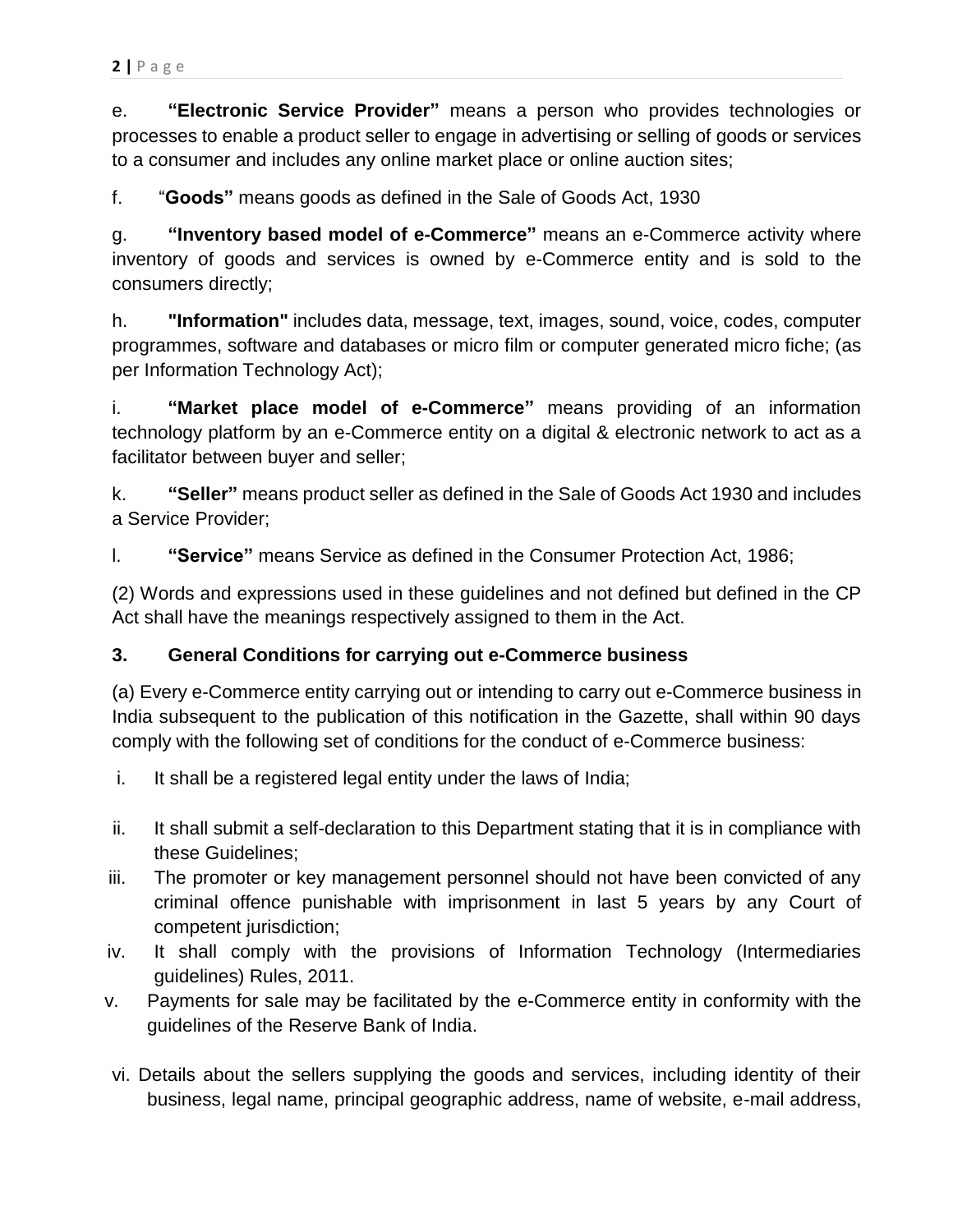contact details, including clarification of their business identity, the products they sell, and how they can be contacted by customers shall be displayed in the web site.

#### **4. Liabilities of E Commerce entity**

#### **An E- commerce Entity shall not,**

- i. directly or indirectly influence the price of the goods or services and shall maintain a level playing field;
- ii. adopt any trade practice which for the purpose of promoting the sale, use or supply of any goods or for the provision of any service, or composite supply, adopts any unfair methods or unfair or deceptive practice that may influence transactional decisions of consumers in relation to products and services;
- iii. falsely represent themselves as consumers or post reviews about goods and services in their name; or misrepresent or exaggerate the quality or the features of goods and services.

## **An E-Commerce Entity shall,**

- **i.** display terms of contract between e-Commerce entity and the seller relating to return, refund, exchange, warranty / guarantee, delivery / shipment, mode of payments, grievance redressal mechanism etc. to enable consumers to make informed decisions.
- ii. ensure that the advertisements for marketing of goods or services are consistent with the actual characteristics, access and usage conditions of such of goods or services;
- iii) mention safety and health care information of the goods and service advertised for sale;
- iv) provide information on available payment methods; the security of those payment methods, how to use those methods; how to cancel regular payments under those methods; charge back options and any costs applicable to those payment methods;
- vi) Ensure that personally identifiable information of customers are protected, and that such data collection and storage and use comply with provisions of the Information Technology (Amendment) Act, 2008.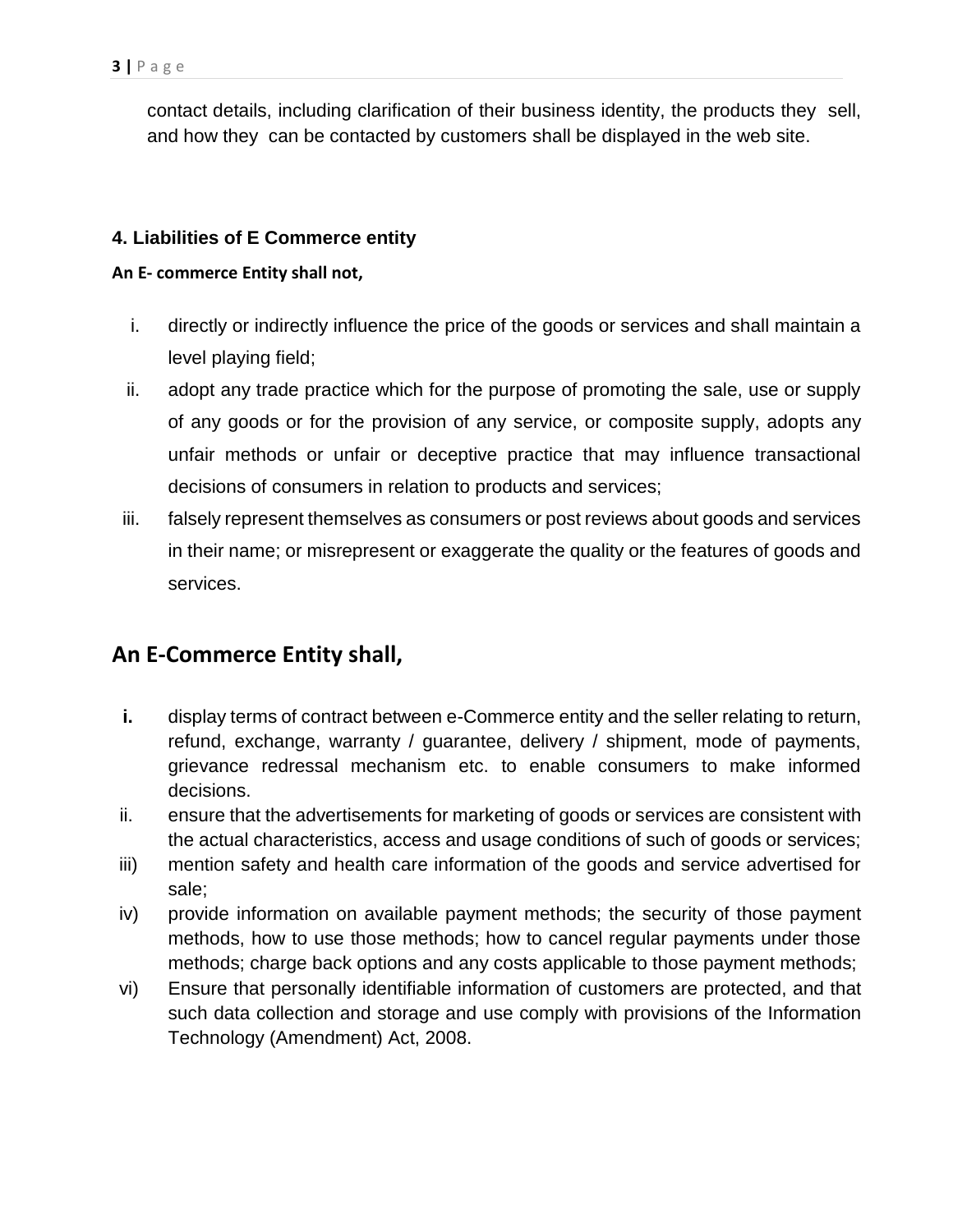- vii) Accept return of goods if delivered late from the stated delivery schedule or delivery of defective, wrong or spurious products, and/or not of the characteristics/features as advertised;
- viii) Effect all payments towards accepted refund requests of the customers within a period of maximum of 14 days.
- ix) if the ecommerce entity is informed by the consumer or comes to know by itself or through another source about any counterfeit product being sold on its platform, and is satisfied after due diligence, it shall notify the seller and if the seller is unable to provide any evidence that the product is genuine, it shall take down the said listing and notify the consumers of the same
- x) be held guilty of contributory or secondary liability if it makes an assurance vouching for the authenticity of the goods sold on its market place – or if it guarantees that goods are authentic.

#### **5. Liabilities of Sellers–**

Any seller selling or advertising his products or services through an e-Commerce platform shall, -

- a) have prior written contract with the respective e-Commerce entity in order to undertake or solicit such sale or offer;
- b) provide all information required to be provided either by law or by any other mandatory regime for disclosing contractual information and compliance with that regime will be treated as sufficient;
- c) display single-figure total and break up price for the goods or service, that includes all compulsory charges such as delivery, postage, taxes and handling and conveyance charges;
- d) comply with mandatory display requirements as per Legal Metrology (amendment) rules 2017 for pre-packaged commodities;
- e) provide mandatory safety and health care warnings and shelf life that a consumer would get at any physical point of sale;
- f) Provide fair and reasonable, delivery terms, or to directly reference the shipping policy.
- g) Be responsible for any warranty/guarantee obligation of goods and services sold.
- h) Be upfront about how exchange, returns and refund process works, and who bares the costs of return shipping.